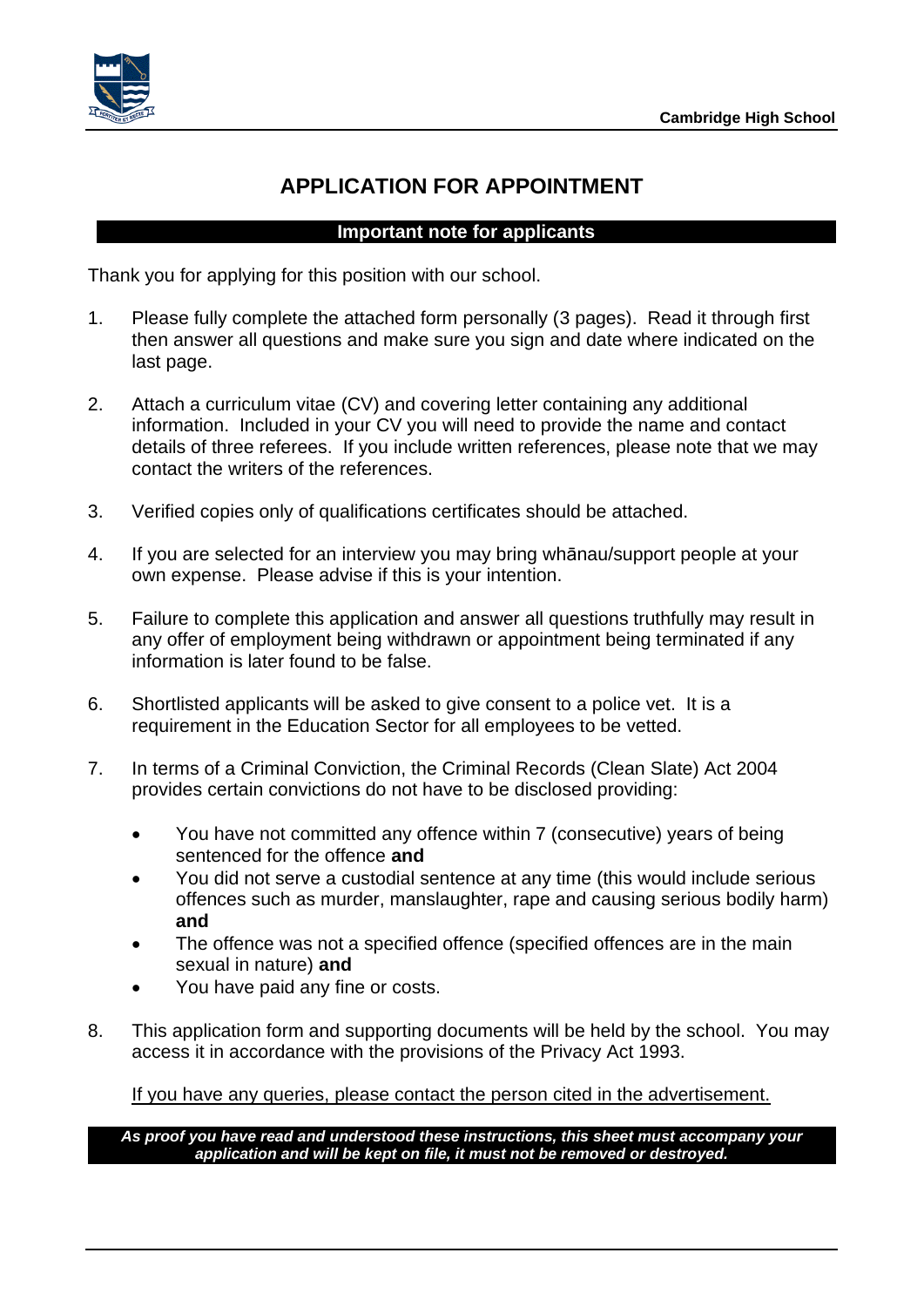

## **TEACHER APPLICATION FORM**

### **CONFIDENTIAL TO THE PRINCIPAL & CAMBRIDGE HIGH SCHOOL BOARD OF TRUSTEES ONLY**

| <b>Position applied for:</b>                                        |                                      |  |  |           |                    |  |
|---------------------------------------------------------------------|--------------------------------------|--|--|-----------|--------------------|--|
| As advertised in the Education Gazette on:<br>Click arrow for date. |                                      |  |  |           |                    |  |
| <b>Personal Details</b>                                             |                                      |  |  |           |                    |  |
| $\Box$ Mr $\Box$ Miss $\Box$ Mrs $\Box$ Ms                          | Surname                              |  |  |           | <b>First Names</b> |  |
| Previous name if used in education                                  |                                      |  |  |           |                    |  |
|                                                                     |                                      |  |  |           |                    |  |
| Which of the following apply?:                                      |                                      |  |  |           |                    |  |
| New Zealand Citizen                                                 |                                      |  |  |           |                    |  |
| New Zealand Resident                                                |                                      |  |  |           |                    |  |
| Current New Zealand Work Visa                                       | Date of Expiry: Click arrow for date |  |  |           |                    |  |
| None of the above                                                   |                                      |  |  |           |                    |  |
| Postal Address:                                                     |                                      |  |  | Phone No. |                    |  |

#### **Registration:**

Country:

| Do you hold a current New Zealand Practising Teacher's Certificate? |                                       |                     |  |                       |                          |           |                    |
|---------------------------------------------------------------------|---------------------------------------|---------------------|--|-----------------------|--------------------------|-----------|--------------------|
| $\Box$ YES                                                          | <b>Registration No:</b>               | <b>Expiry Date:</b> |  |                       | Click arrow<br>for date. | Category: | Choose an<br>item. |
|                                                                     | MOE No.                               |                     |  |                       |                          |           |                    |
| $\Box$ NO                                                           | But I have applied for one on (date): |                     |  | Click arrow for date. |                          |           |                    |
| $\Box$ NO                                                           | Reason:                               |                     |  |                       |                          |           |                    |

#### **Health/Medical Issues:**

| Are there any Health/Medical issues of which the Board should be aware? | $\Box$ YES | $\Box$ No |
|-------------------------------------------------------------------------|------------|-----------|
| Please state further information if necessary                           |            |           |
|                                                                         |            |           |

**Referees:** Please nominate up to three referees below.

City/Town: and the contract of the contract of the contract of the contract of the contract of the contract of the contract of the contract of the contract of the contract of the contract of the contract of the contract of

#### **Referee 1**

| Name                      | $\cdot$ .<br>Mobile |  |
|---------------------------|---------------------|--|
| $\cdots$<br>P.<br>osition | -<br><br>Email      |  |
| ∽<br>tion<br>~            |                     |  |